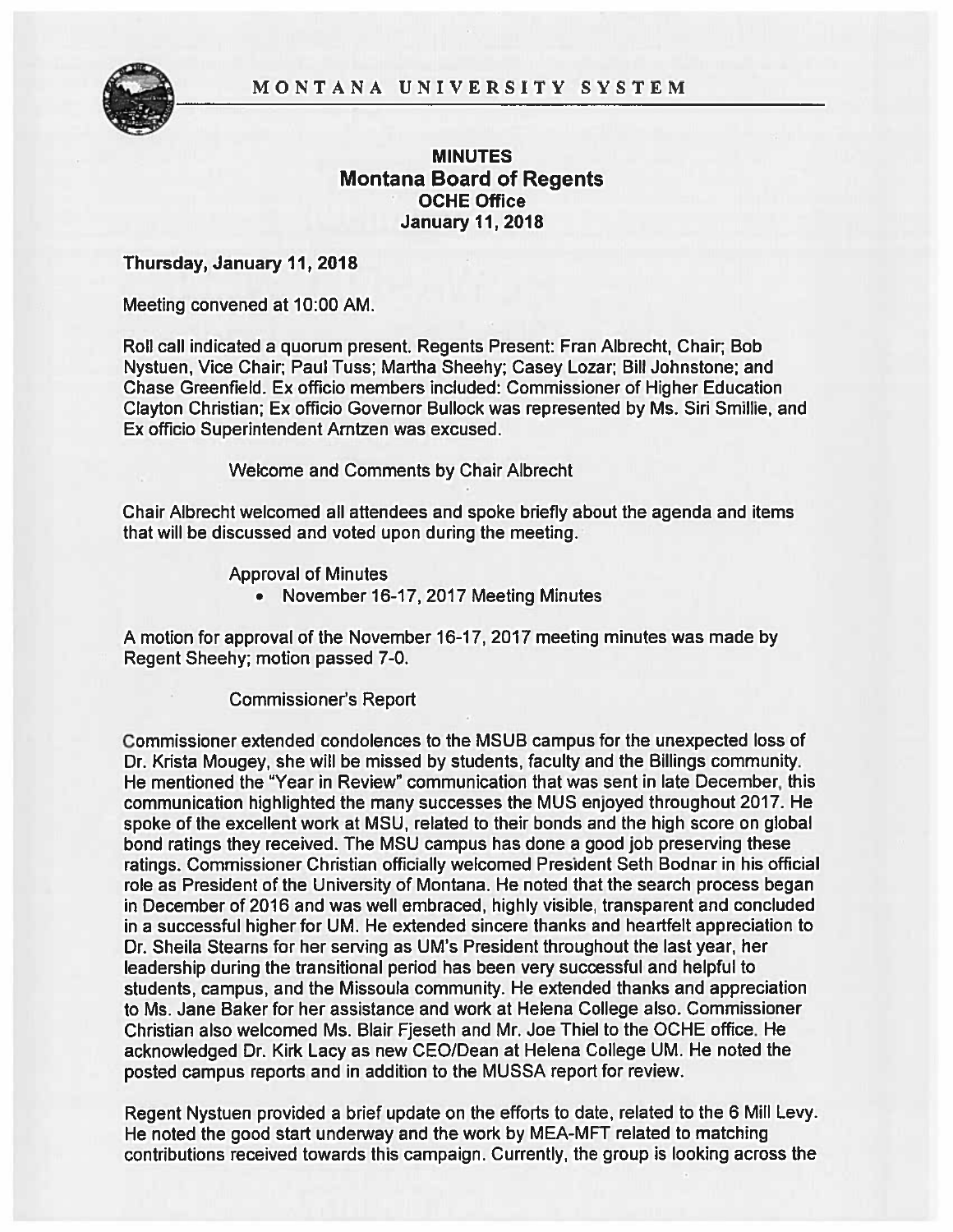## MONTANA UNIVERSITY SYSTEM



state for contributions for MEA-MFT to match. He noted recent events associated with the Montana Chamber of Commerce and <sup>a</sup> discussion about the <sup>6</sup> Mill Levy with the greater business community. He explained that efforts have been focused on fundraising and conducting <sup>a</sup> public opinion poll to help craft <sup>a</sup> campaign strategy, budget development, strategic communication <sup>p</sup>lans, etc. They are currently encouraging people to show their suppor<sup>t</sup> through making contributions. He challenged all BOR members and campus leaders, across the system to donate. Discussion followed, no action was taken.

Regent Johnstone asked for <sup>a</sup> brief update on the status of collective bargaining arrangements and agreements and where they stand in the process. Deputy Commissioner McRae answered that productive bargaining is currently underway, he noted the unusual biennium in terms of how the state finances have gone; the <sup>25</sup> agreements are not ye<sup>t</sup> completed but they are currently experiencing good productive bargaining. Mr. McRae was hopeful that tentative agreements could be brought forth at March or May meetings for the Board's review and approval. Discussion followed.

President Waded Cruzado of MSU informed the Board and meeting attendees that MSU went before the NWCCU recently to hear questions and comments about the recent accreditation repor<sup>t</sup> and overall had <sup>a</sup> very successful visit. She welcomed Dr. Neil Moisey as the new Provost at MSU-Northern. She mentioned the upcoming meeting for the search committee for <sup>a</sup> Chancellor at MSU-Billings.

- Campus Reports
- MUSSA Report
- Other

#### CONSENT

- a. Request for Approval of Proposed Revision to BOR Policy 1004.1 Naming of Buildings; OCHE ITEM 178-102-R0118 | Attachment #1
- b. Ratification of UM-Western Use Agreement for Lease of <sup>a</sup> Facility for the UMW Natural Horsemanship Program; UM-Western ITEM 178-1601-R0118 I Attachment #1
- c. Request for Approval of Operating Agreement between Helena College and the Helena College Foundation, Inc.; Helena College ITEM 178-1902-R0118 I Attachment #1
- d. Request for Approval of Operating Agreement between the University of Montana and the University of Montana Foundation; UM-Missoula ITEM 178-1002-R0118 | Attachment #1
- e. Request for authorization for Montana State University-Billings Foundation to enter into an Operating Agreement with Montana State University-Billings; MSU-Billings ITEM 178-2702-R0118 | Attachment #1
- f. Request for Authorization to Renovate the Marga Hosaeus Fitness Center; MSU-Bozeman ITEM 178-2001-R0118 | Attachment #1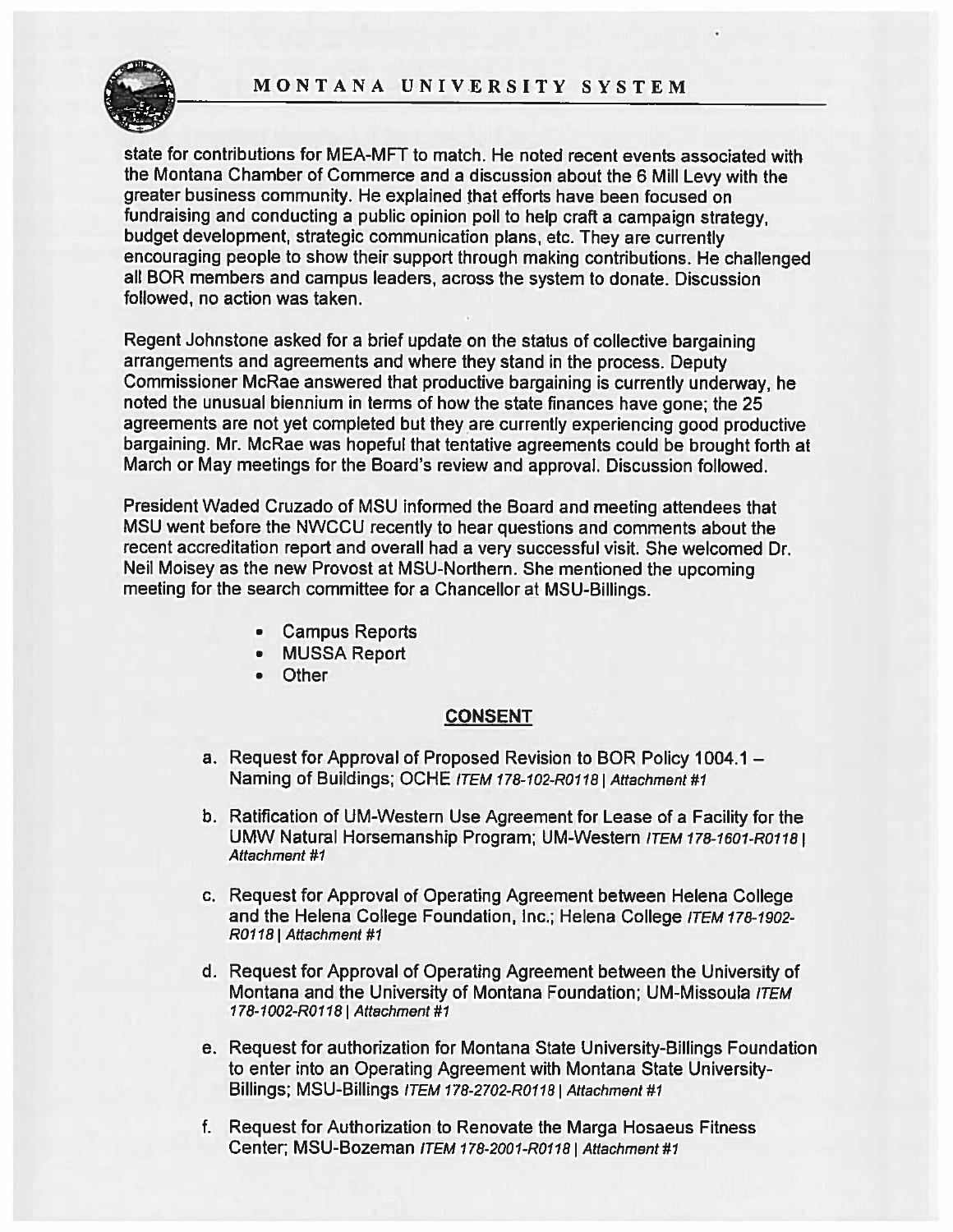

Staff Items

- a. OCHE; ITEM 178-l00-R0118
- b. MSU Bozeman; ITEM 178-2000-R0118

Regent Lozar asked about delegated authority for staff item b. Deputy Commissioner McRae explained that the action and subject of tenure has always been separate from the subject of faculty hires and faculty pay. Tenure is recommended by the university and then approve<sup>d</sup> by the Board which is why they will continue to be presented before the Board for review and approval. Discussion followed.

<sup>A</sup> motion for approva<sup>l</sup> of the consent items a. -f. and staff items a. — b. was made by Regent Tuss, motion passed 7-0.

# ACTION

a. Adjustments to 2019 Biennial State General Fund Allocations; OCHE ITEM 178-101-R0118 | Attachment #1

Deputy Commissioner Trevor presented this item before the board for approva<sup>l</sup> of adjustments to <sup>2019</sup> Biennial State General Fund Allocations due to statewide budget reductions. He noted that the Montana University System received 1% reductions to state general fund appropriations in both FY 2018 and FY 2019. The reductions are applied to MUS Educational Units and the Community Colleges as codified in HB <sup>2</sup> following the <sup>2017</sup> Special Session of the Montana Legislature. Total adjustments to MUS budgets amount to approximately \$2.2M for each year of the biennium. Discussion followed.

A motion for approval of action item b. Item 178-101-R0118 was made by Regent Johnstone, motion passed. 7-0.

> b. Request for Approval of Updated Core Themes; UM-Missoula ITEM 178-1001-Rolls

Associate Provost Nathan Lindsay of UM presented the reques<sup>t</sup> before the Board of Regents of Higher Education to approve the University of Montana-Missoula's mission and core themes. He explained that the University of Montana-Missoula developed five core themes through the process of creating <sup>a</sup> new strategic vision. This vision came out of an inclusive, transparent, and data-informed process that involved thousands of stakeholders at UM, in Missoula, and across Montana. These core themes will form the foundation of the University's Year One repor<sup>t</sup> due to NWCCU in spring 2018 and are aligned with the MUS Strategic Plan. Discussion followed.

<sup>A</sup> motion for approva<sup>l</sup> of action item b. Item 178-1001 -ROl <sup>18</sup> was made by Regent Nystuen. Motion passed 7-0.

> c. Request for Approval of Mission Statement Revision; Helena College ITEM 178-lgol-R0118

Dean Baker presented the reques<sup>t</sup> for <sup>a</sup> minor revision of the College's Mission statement, Helena College welcomed NWCCU evaluators to campus in April <sup>2017</sup> for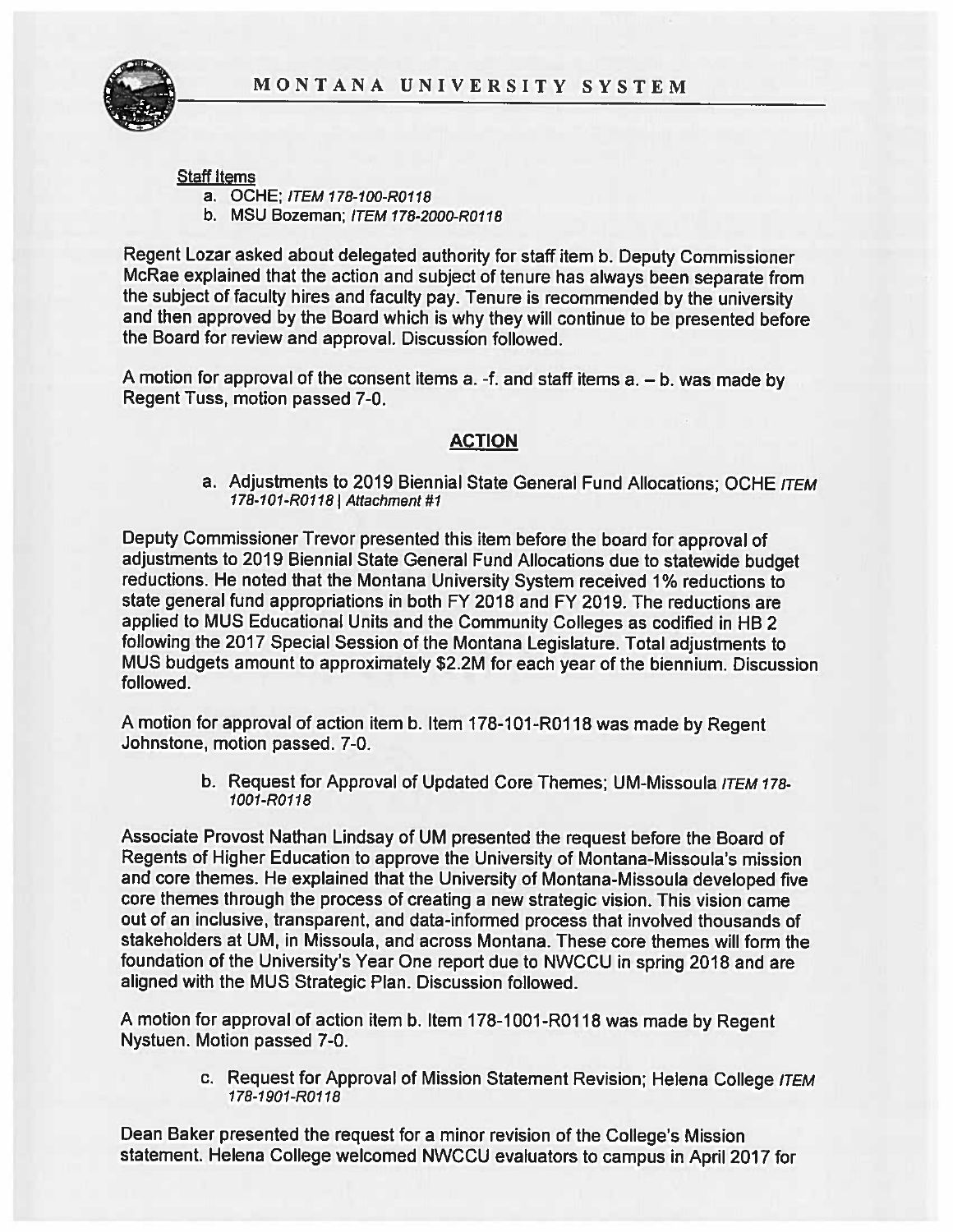## MONTANA UNIVERSITY SYSTEM



the comprehensive Year <sup>7</sup> visit. With the completion of that 7-year cycle, Helena College has the opportunity to refine its Core Themes, Objectives, and Indicators of mission fulfilment, as well as to update its ten-year strategic <sup>p</sup>lan. To align the Mission, Vision, Strategic Plan, and Core Themes <sup>a</sup> minor adjustment to the Mission Statement is proposed. The addition of the words "high quality" as it applies to lifelong educational opportunities makes explicit that which was formerly implicit. Furthermore, the word "to" is to be changed to the word "for" to improve readability of the mission statement. No substantive revision of the mission statement is proposed, but these refinements will assist the College in connecting its important guiding documents in material ways.

<sup>A</sup> motion for approva<sup>l</sup> of action item c. Item 178-1901-R0118 was made by Regent Greenfield; motion passed 7-0.

> d. Level II Campus Proposals RE Program/Center/Institutes I Executive Summary | Supporting Documentation

Deputy Commissioner Cech spoke to the process related to these submissions. Each campus spoke to their respective requests. Discussion followed.

<sup>A</sup> motion for approva<sup>l</sup> of action item d. Level II items was made by Regent Lozar; motion passed 7-0.

### INFORMATION

a. Intent to Plan Proposals (October & November)

Deputy Commissioner Cech discussed the process behind these approvals; noting that they include minor changes and are approved at the Commissioner's Office via direction of the board.

Public Comment None made.

Chair Albrecht decided to convene an executive session. She determined that the matter of discussion relates to maters of individual privacy and that the demands of individual privacy outweigh the merits of public disclosure. Executive Session convened at 12:30PM.

Executive Session

- MSU Honorary Doctorate #1
- •MSU Honorary Doctorate #2

Informal Planning Session